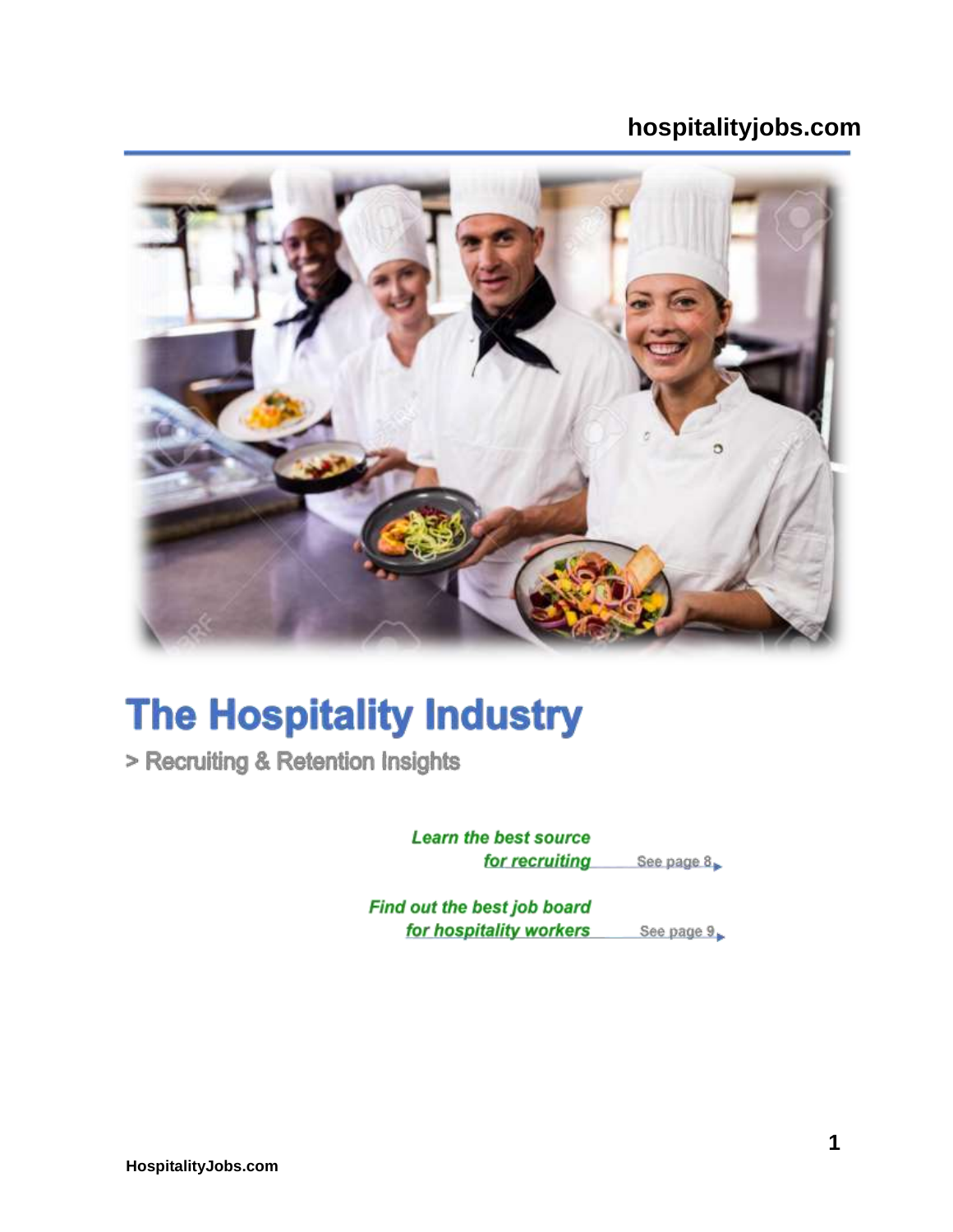# **TABLE OF CONTENTS**

| <b>Executive Summary</b>        | page 3     |
|---------------------------------|------------|
| Foreword                        | page 5     |
| Data Collection                 | page 5     |
| <b>Respondents Profile</b>      | page 6     |
| Recruiting & Retention Insights | page 7 - 9 |
| Conclusion                      | page 10    |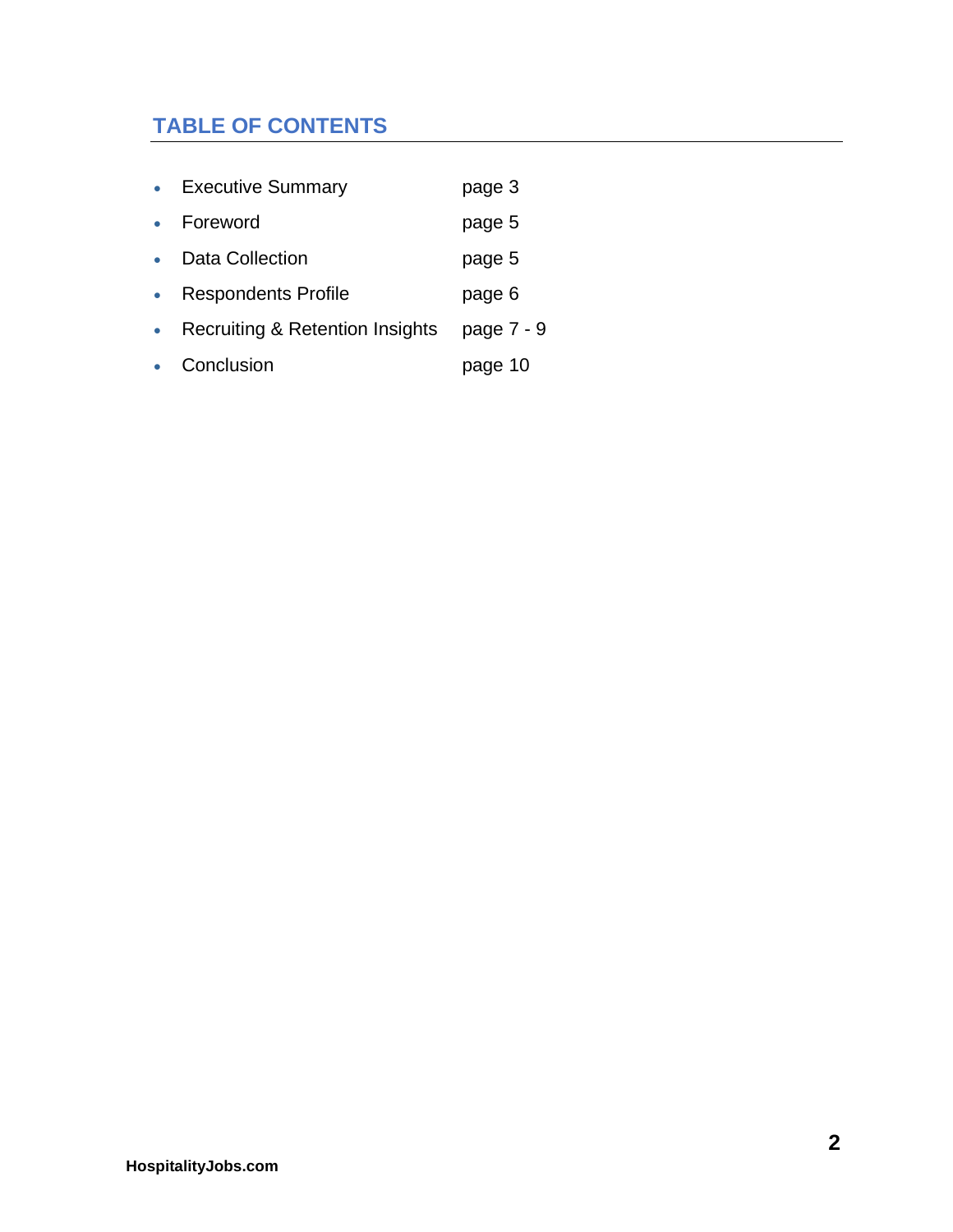Everyone's world changed in early 2020 when life-threatening Covid-19 drove the U.S. government to lock down the entire country. Our Society was shattered that day into millions of pieces, with people forced into isolation. The crisis sent industries, markets, businesses, customers,

end-users, and employees into a tailspin. An estimated four million hotel and restaurant workers lost their jobs, according to the Wall Street Journal. The future became uncertain, and no one had a clear idea of what happened, why, or what to do.

For business, those in the Hospitality industry have been the hardest hit. The pandemic delivered a devastating blow to an industry already struggling with recruiting, hiring, and keeping workers. According to the Bureau of Labor Statistics, the employee turnover rate reached 130.7 percent in 2020, compared to 78.9 percent in 2019. It is as if Hospitality businesses have a

revolving door with more significant numbers of employees going out than candidates coming in. One-third of workers in 2020 were quitting their job after only six months. Some were staying a bit longer, but on average less than half (45%) remained at the same business until their second anniversary.

The good news for hospitality businesses is that states have started reopening in the second half of 2021 as more people become vaccinated. Restaurants have started indoor dining again with limited capacity and plan to expand as states continue loosening restrictions.

# **EXECUTIVE SUMMARY**



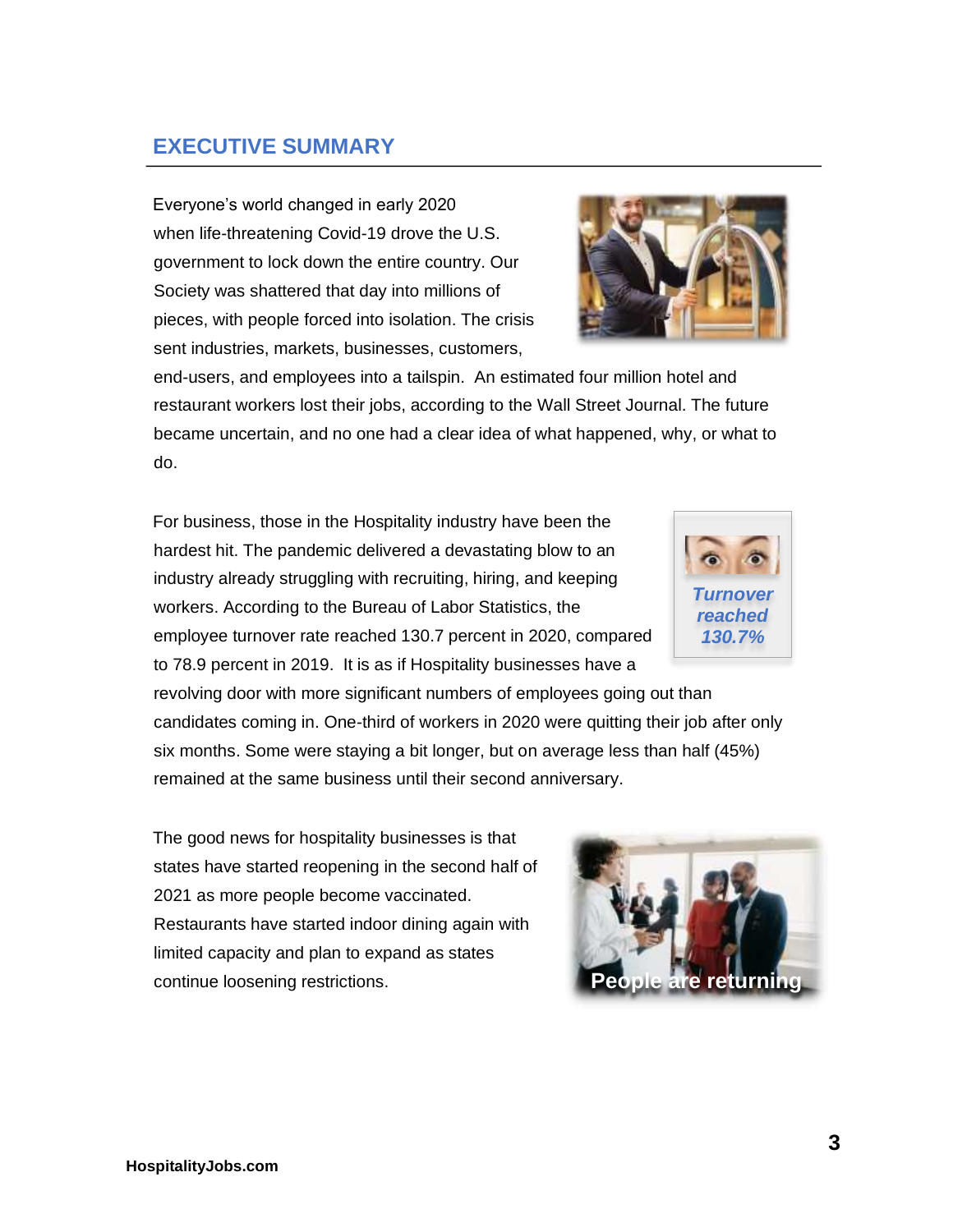But as things return to a new normal, business owners will have to once again, as they did before the pandemic, ask themselves one very critical question.

## *"Will I have enough employees to handle full capacity?"*

It has become a too commonly asked question in the Hospitality industry. Hospitality business owners are realizing they must ask themselves and answer this question. They must also revise or create recruiting and retention strategies and plans to ensure success rather than failure for their future. In June and July of 2021, 75% of

operators said recruiting and retaining employees were the top challenges facing their business according to a National Restaurant Association Survey. It is the highest level in nearly 20 years of the Association's monthly tracking survey.



Some hospitality business owners and leaders

have been slow to respond to the pandemic and industry changes. They have the idea and expectation that workers are chomping at the bit to return. But the idea is not a reality according to this year's forecasts, surveys, and reports. According to a Q2 2021 U.S. Job Market Report that surveyed 30,000 job seekers, half of the hospitality workers refuse to return.

Workers are not returning because they were already not happy before the pandemic. Many hospitality workers are fed up with working in stressful environments and receiving what they perceive as little in return. In the survey, 74% of job seekers indicated they believe employers need to re-evaluate the workplace benefits they offer. Dissatisfaction drivers were in several areas that are list below. Other respondents indicated they just were not interested.

- Work setting (52%)
- Higher pay (45%)
- Better benefits (29%) healthcare as #1
- More schedule flexibility (19%).

## dissatisfaction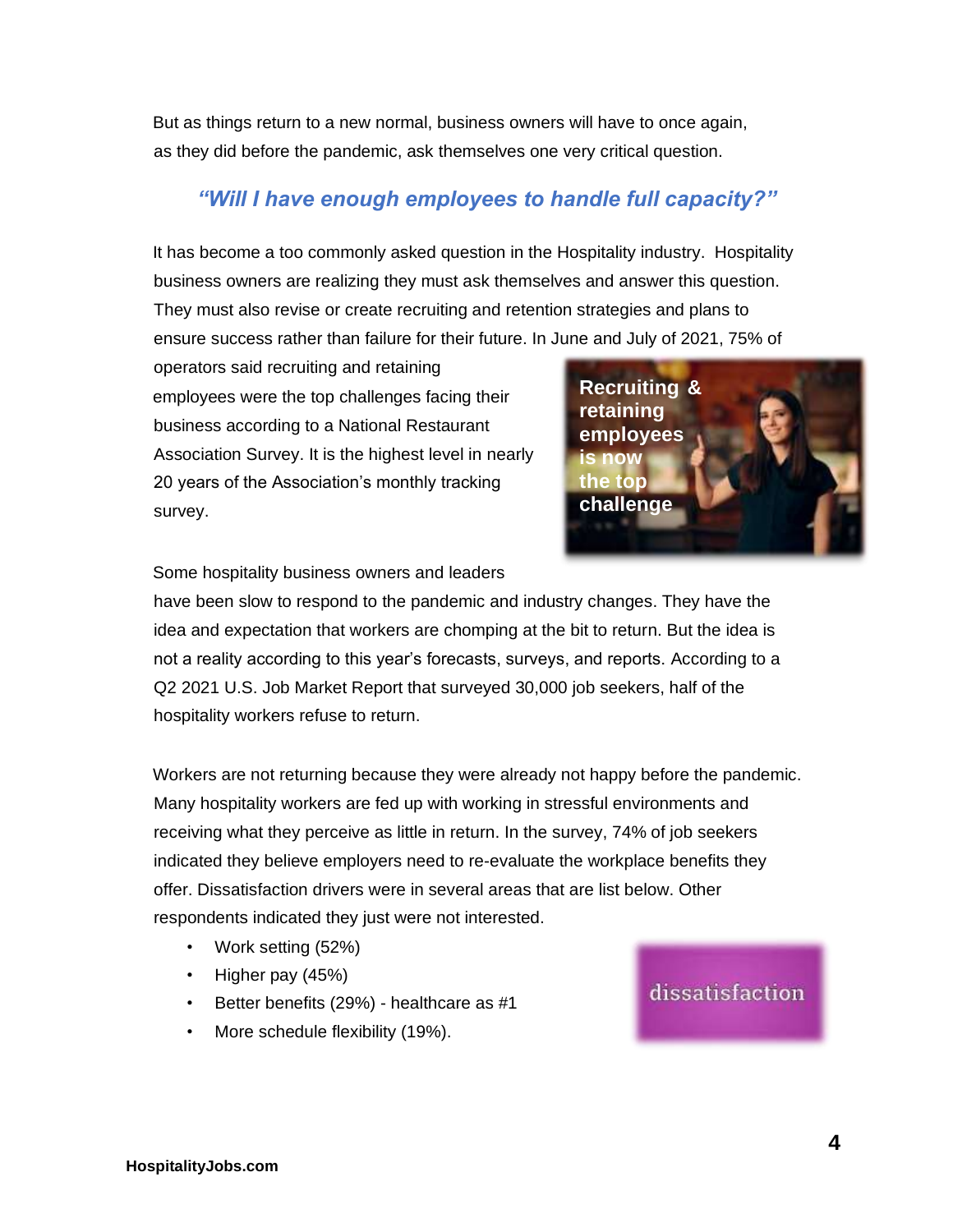Experts project the gap between the number of hospitality workers needed and employed will become even more significant in coming years. Plus, keeping employees is yet another challenge to overcome. According to the Bureau of Labor Statistics, the Food and Hospitality sector has an annual turnover rate of 73.8%.

Therefore, regardless of the type of Hospitality business, whether it be lodging, food & beverages, recreation, entertainment, health & sports, travel, tourism, events, or something else, future success will depend partly on how successful a business becomes at hiring and retaining employees.

## **FOREWOOD**

The purpose of this eBook is to provide valuable insight for Human Resources Departments and professionals into the hiring process for small to midsize businesses in the Hospitality industry. It also serves as a resource for alternative ideas in strategies, plans, policies, procedures, and approaches to hiring and retaining employees.

## **DATA COLLECTION**

The information presented in this eBook was collected by Charmaine Rose, Ph.D. of Rose Consulting. It is a human resources-based survey with 22 questions distributed to small and midsize businesses in the Hospitality industry. The total number of respondents was 1,700 from many different locations in Florida.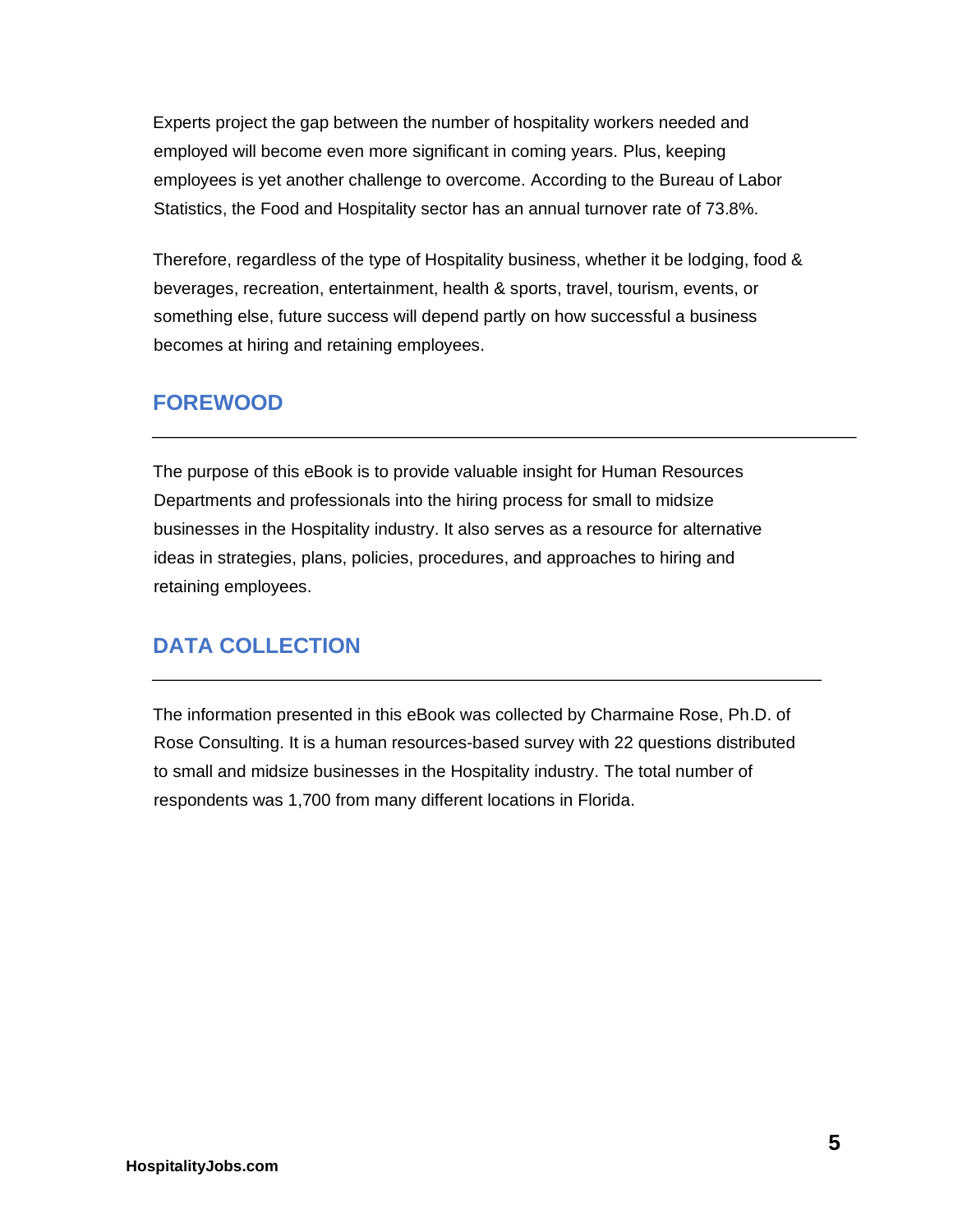## **RESPONDENTS PROFILE**

The first four questions of the survey collected general data on areas within Hospitality/Tourism, including position, location, and size. The combined data from1,700 responses are as follows.

#### • **Area of Hospitality/Tourism**

The two largest groups represented were Hotel/Motel/Inn/Lodging with 59%, and Restaurant/Bar/Catering with 41%.

#### • **Position**

- 29% Executive Level
- 29% Managers/Supervisor
- 18% Food & Beverage/Catering
- 12% Housekeeping/Maintenance/Engineering
- 6% Accounting/Marketing/Sales
- 6% Others

#### • **Florida Location**



#### • **Business Size**

| <b>Number of Employees</b> |  |
|----------------------------|--|
| $1 - 5$                    |  |
| $6 - 10$                   |  |
| $11 - 15$                  |  |
| $16 - 20$                  |  |
| 20+                        |  |
|                            |  |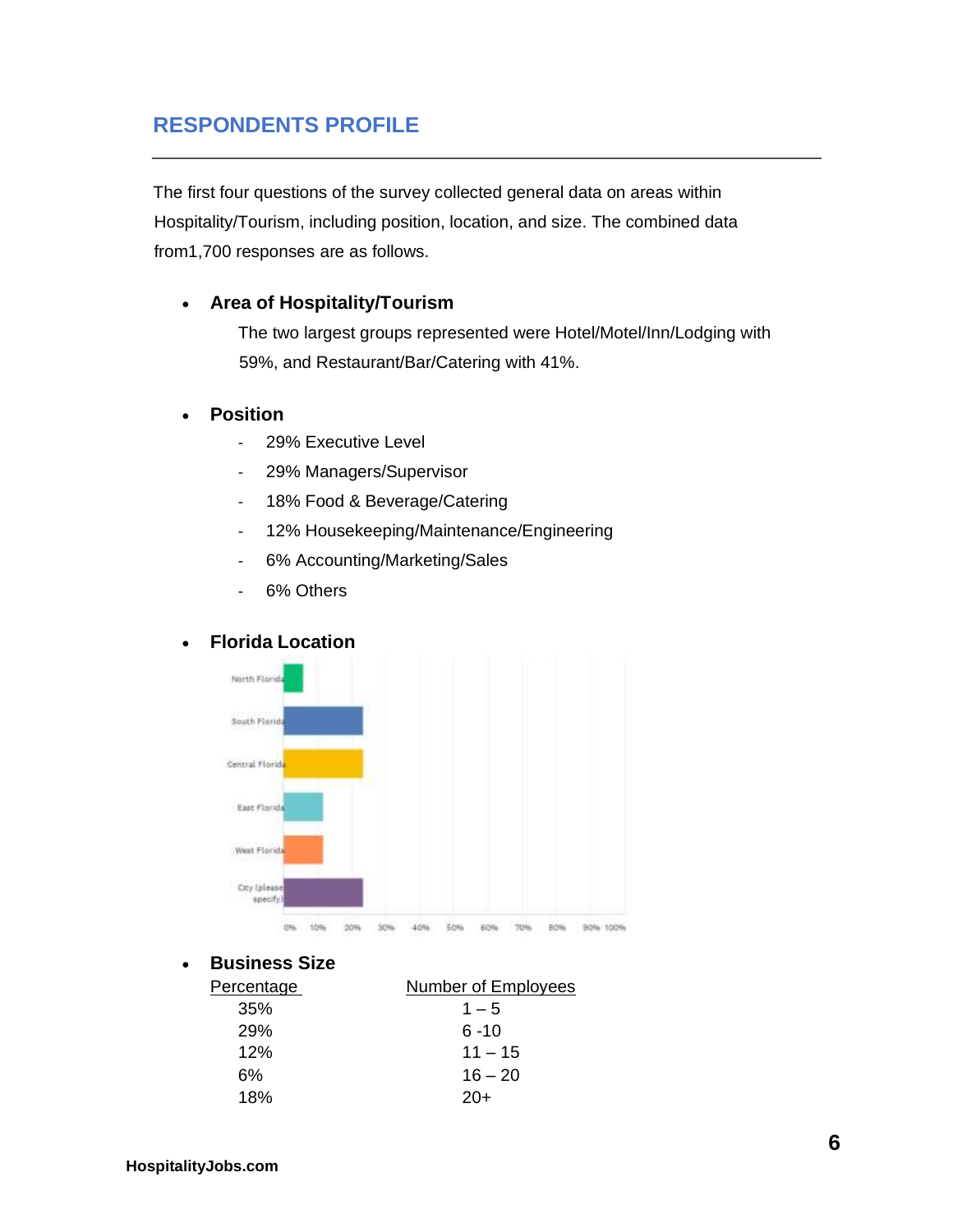## **KEY INSIGHTS**

The following section highlights core key insights that surfaced.

# **Key Insight**

*Small to midsize businesses need to have a company policy on recruiting and selection* 

The conclusion can be drawn because 88% of respondents indicated "yes" when asked if they have a company policy.

Why is it important? One reason is that it creates transparency in the hiring process, which is important to today's Millennials and Gen X, Y, and Z.



Others include:

- Having such a policy leads to consistency, which adds credibility, making it easier to gain interest from better-quality candidates.
- It helps businesses avoid legal issues.
- It also helps with creating more effective job descriptions.

## **Key Insight**

#### *Before anyone is hired, it is crucial to consider internal candidates to boost retention*

All respondents indicated it is important to consider internal candidates. There are several reasons why this is important, with the main one being it improves retention of employees. Retention is an area in which businesses in the Hospitality industry are doing poorly.



Other reasons include:

• Employees stay because they have career development and promotion opportunities.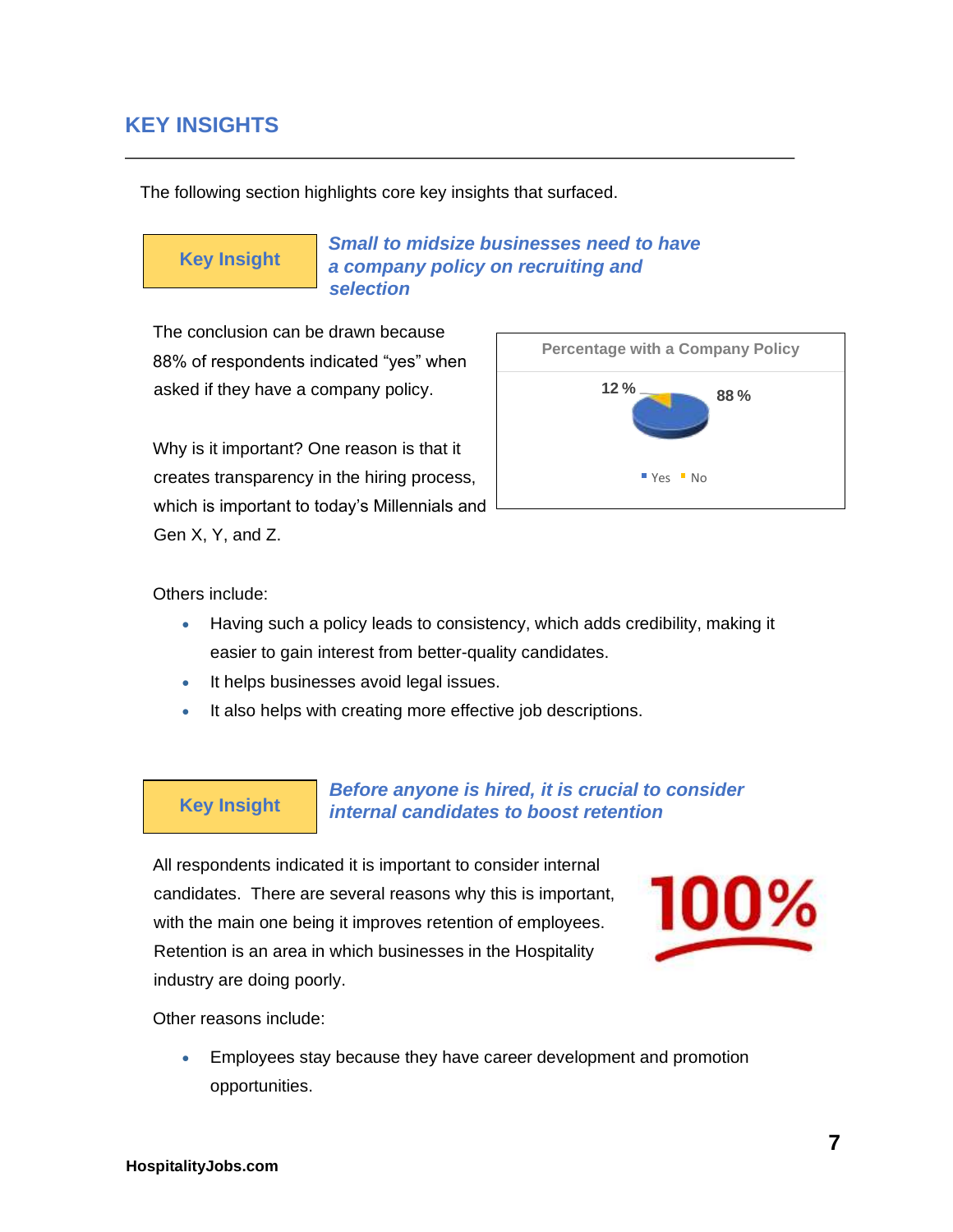• There is also more internal mobility to move into different positions and learn new things.

## **Key Insight**

#### *It is essential to monitor the effectiveness and costs of recruiting sources*

A more significant number of respondents indicated tracking, monitoring, and analyzing the return on investment from recruiting sources was important. It is essential for evaluating a company's recruitment strategy.



Other reasons include:

- It keeps things in check by striking a balance between the amount spent on a vendor and the value gained.
- It creates accountability, ensures money is well spent, and produces acceptable results.
- It can be used for identifying gaps in the recruitment process or performance to determine what needs to be addressed for improvement.

**Key Insight** 

#### *Referrals were the most effective recruiting source*

Studies consistently show that employee referrals improve quality-of-hire and retention rates while lowering hiring costs.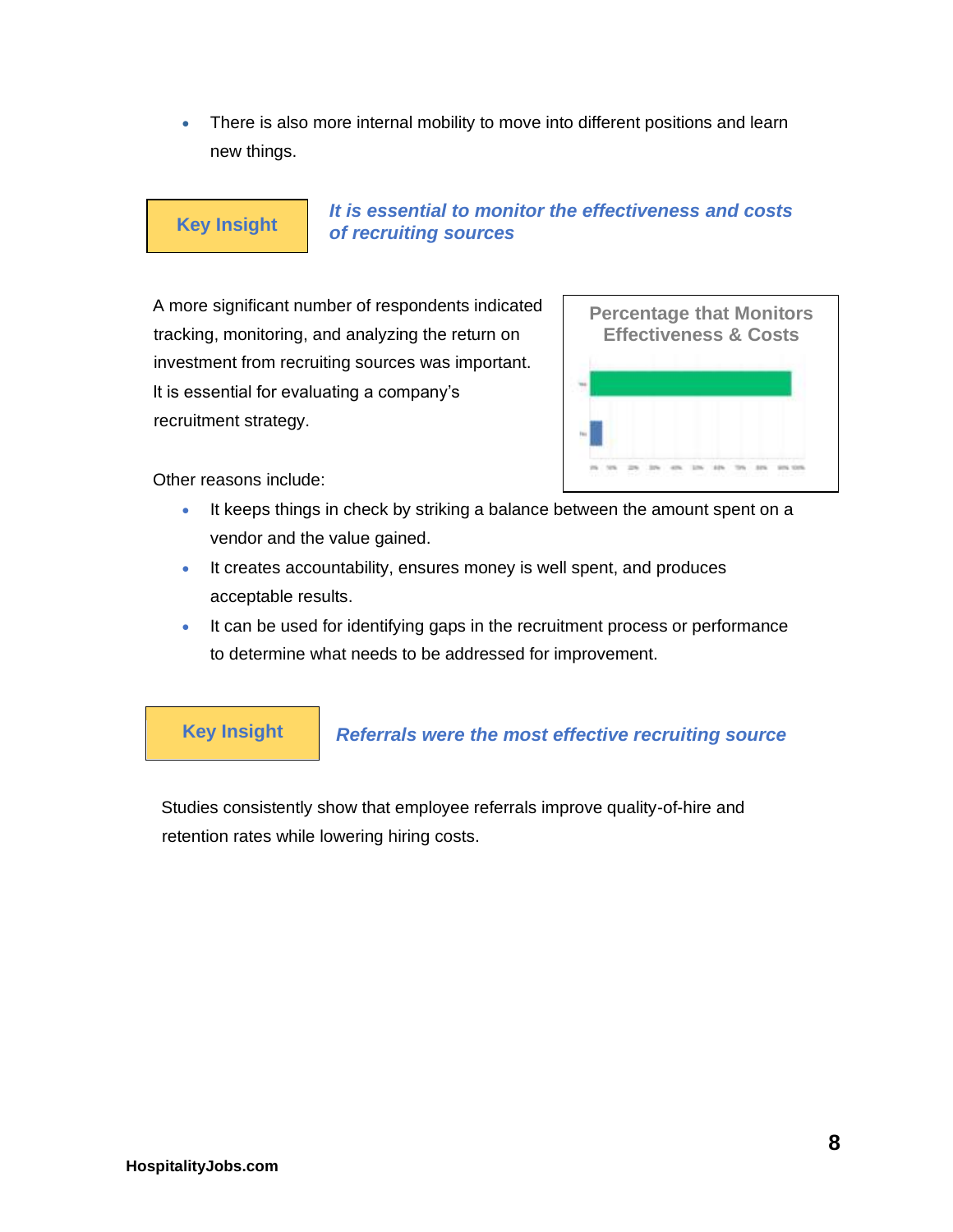Other reasons why are:

- Leveraging employee relationships and their connections reduce the time and money spent to find and hire candidates.
- Screening is easier with a candidate referred by an employee.
- It maintains company culture and builds engagement.



### **Key Insight**

#### *For the Hospitality industry, Hospitalityjobs.com is the best choice*

The best Hospitality-specific job board for the Food Service and Hospitality industry is hospitalityjobs.com. It lists US jobs for all positions at hotels, restaurants, bed & breakfast inns, motels, restaurants, food trucks, cafeterias, buffets, assisted living facilities, retirement communities, golf courses, country clubs, and more.

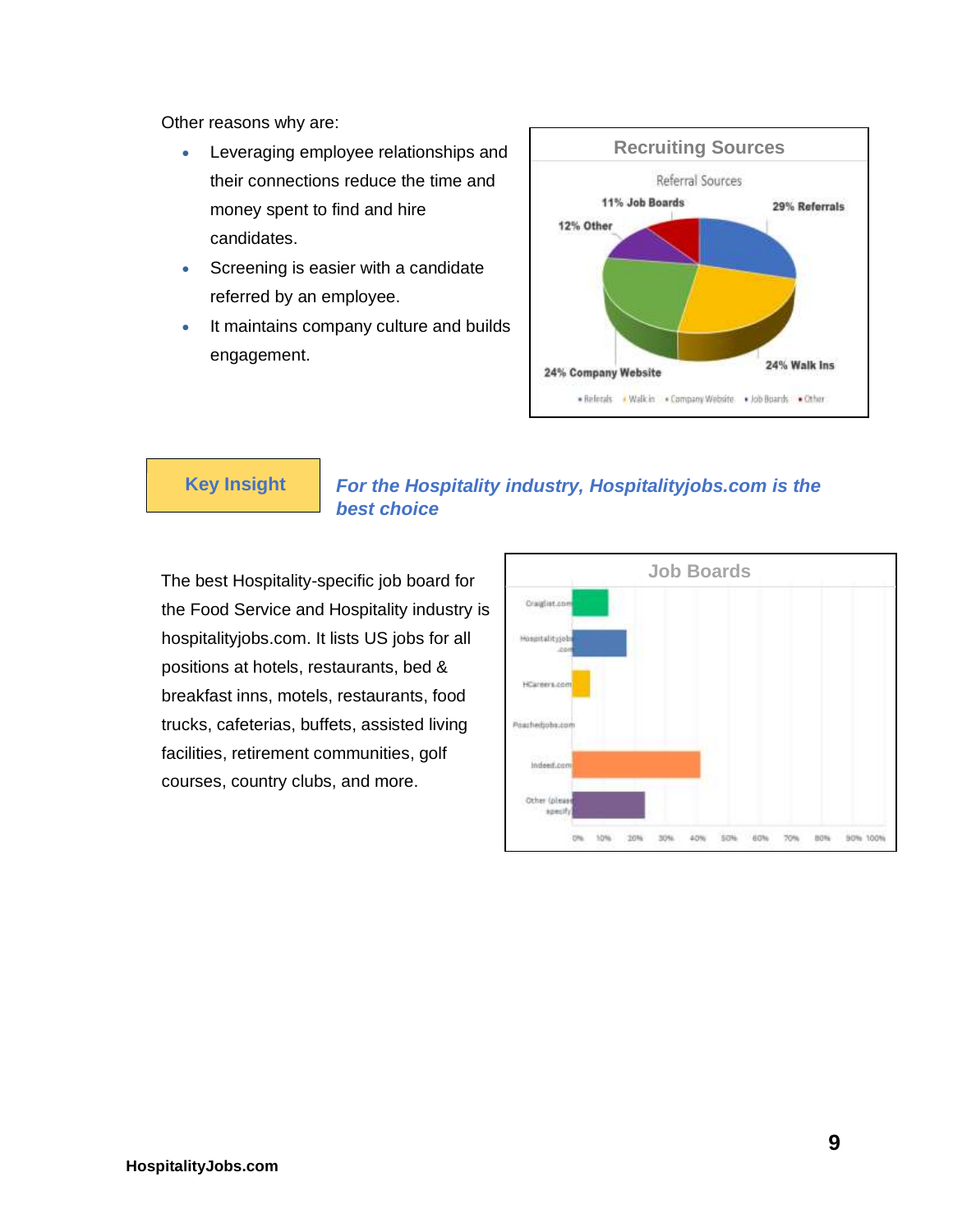#### **Key Insight**

*Over half (58%) of respondents conduct initial interviews via telephone, teleconferencing, or video screening.* 

Conducting an initial interview by phone or video platform can save time and money. It also provides the opportunity to:

- Confirm the candidate meets basic requirements.
- Provide the candidate with more information about the position. It creates an opportunity to get to know the candidate a little before the serious interview.

Percentage that interviews potential candidates by telephone, teleconference, or video screening prior to a face-to face interview. 59% 11% 30% ■ Yes ■ No ■ Sometimes